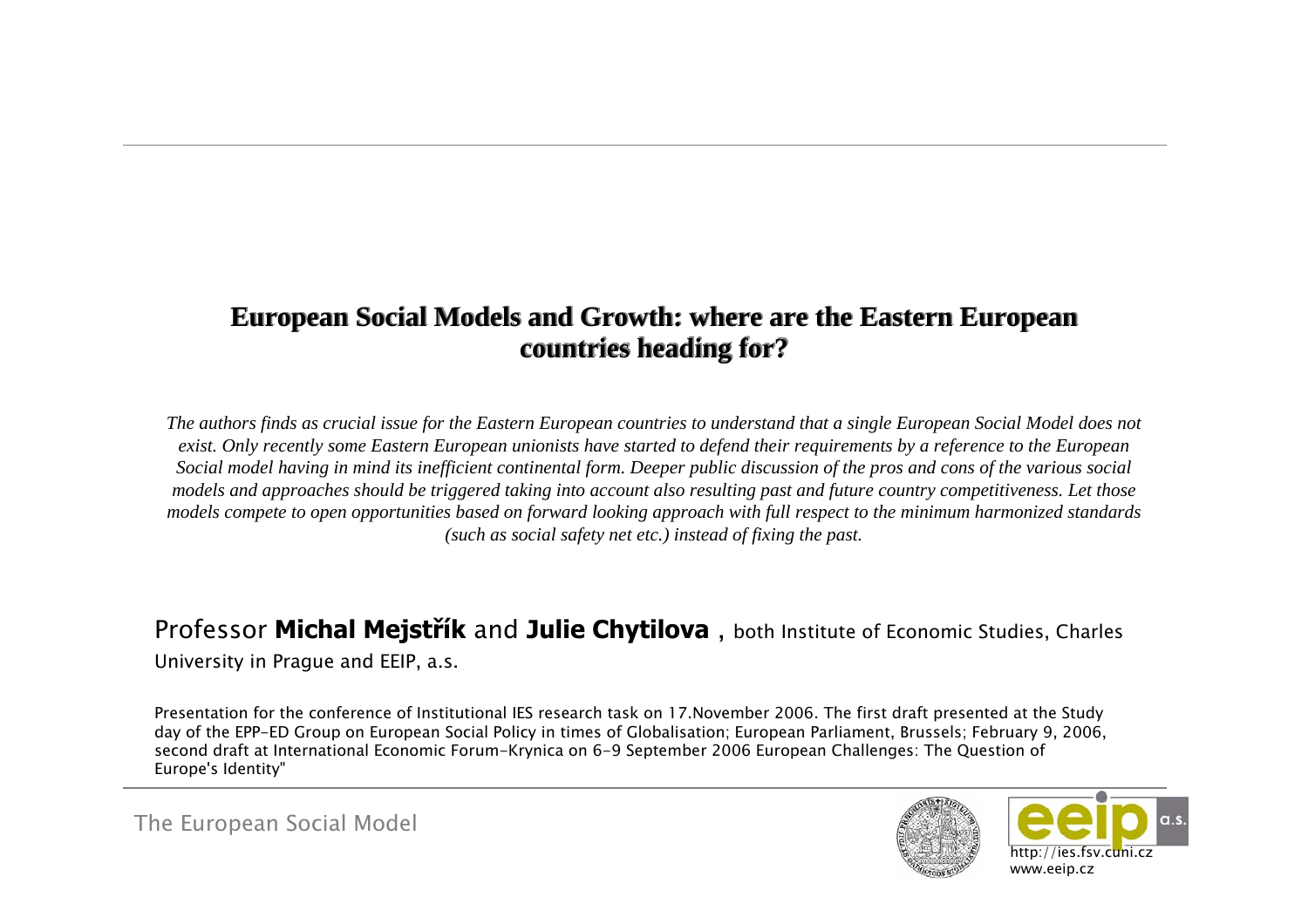## **The Europea n Social Model : A Few brief notes of an economist**

Brief survey:

- Many authors share the view that the idea that Europe is an inherently peaceable place of social harmony would have see med fairly absurd in the first half of the last century. At the beginning of that century the European nations still dominated much of the world with military-based empires. Later the European nations fought two 'world wars' with each other and the European ideologies of first communism and then fascism successfully preached new levels of violence against fellow Europeans.
- The ideas emerged after **World War II.** Within Europe, the social model is said to be derived from the political settlement at the end of the War. Right the way across Europe the end of the War saw a political consensus based on those forces which had opposed fascism, or at least which wanted no longer to be identified with it - this meant both the **political left** (the trade unions, the social democrats, the communists) and also **Christian Democracy** .
- ٠ In its early years the European Community hardly had any role in social policy which remained completely the preserve of the member states and welfare state **features happened to be adopted within Europe**.
- ٠ Balance between economic growth and development in social sphere was to be maintained by all EU member states. According to the Treaty of Rome from 1957, member states will support balanced development of economic activities and at the same time high level of employment, social security, increase in the standard of living and quality of life, economic and social cohesion and solidarity between member states. However it is important to notice that emphasis on economic matters outweighed the social ones for quite a long time.
- ٠ The European Social Charter from 1961 – a document of the European Council – formed a starting point of the social model. All main principles of the model בWere defined in the document. General rights to protection of heal and rights to education were laid down.
- Intermator of activity came with the Social Action Programme of 1974 after the enlargement of the Comunity of the Comunity and Multiple and Theorem and Theorem and Theorem and Theorem Theorem and Theorem Theorem Theorem Th The another wave of activity came with the Social Action Programme of 1974 after the enlargement of the Community to include Ireland, the UK and Denmark<br>(Particularly important were the three directives outlawing gender di
- The term **'social cohesion**' is said to have been first used in the Single European Act (1987). In a socially cohesive society people take some responsibility for each other even if they do not share any personal links. Cohesion is therefore somewhat as the opposite of individualism (Islamic critics of 'Western society' have pointed out, total individualism, or what is increasingly termed 'North Atlantic libertarianism'). In a socially inclusive society people might be integrated or included rather than excluded
- For much of the 1980s subsequent atte mpts by the Commission to develop a more active social policy were limited, not least by the U K government's determination to veto anything which undermined its deregulation of the U K labour market and UK return to Anglo-Saxon model.
- From the late 1980s European integration was revitalized by the drive to create a single European market in 1992. As a reaction to this process → the Social Charter of 1989 - If Europeans were going to be exposed to European-wide competition, then they also tried to be protected from the excesses of the market at European level.
- ٠ The term European social model as such is said to have emerged at the beginning of 1990's when the Maastricht Treaty came into force. It was used first in the Green Paper (1993) and later in the White Paper (1994) on future of social policy.
- Since 1992 the main focus of European Union policy has been the drive towards the single currency and the consolidation of the single marketmost of the social<br>and economic rights of EU citizens remain at the level of their depend almost entirely on national governments. And because different models are financed and regulated at national level, regulation, taxation and<br>redistribution level varies widelv across the Union. redistribution level varies widely across the Union.
- ٠ Different tax rates and national regulations give rise to the superficial criticism regarding "**social dumping"**. Firms may locate sections of their enterprise where taxes are lower or labour restrictions weaker. And "social dumping" is sometimes connected with **'race to the bottom'**, where each country tries to have lower taxes and less regulation than its competitors. While critics such as Wickham (2002) are afraid of loss of social cohesion at the end, I would accentuate the<br>other questions: i) should not be lower taxes and reasonable der relevant national social strategies ii) whether excessive regulations and redistribution resulting from prevailing social model adopted in different countries secure social cohesion Europe wide in the face of current challenges: Is that in fact co mpatible with a 'competitive and dyna mic knowledge based economy in a stepwise globalized world?
- ٠ The prevailing for ms ofThe prevailing forms of European social model are only made possible because Europeans accept the importance of the welfare state, **acceptance of the**<br>**many public goods provided by state** and **acceptance of a public spher** considered too important to be run purely for profit, since citizens have a right to good quality entertainment and impartial news which the market cannot be considered too important to be run purely for profit, since citizens have a right to good quality entertainment and impartial news which the market cannot be<br>trusted to deliver. Or…the state should play a major role in pro commercial company to apply. What should we understand under public goods then and who should be accountable for their provision in todays stepwise internationalized world? Discussion by European parliament (2006), by the European Council at the Hampton Court (2005 published 2006) etc.

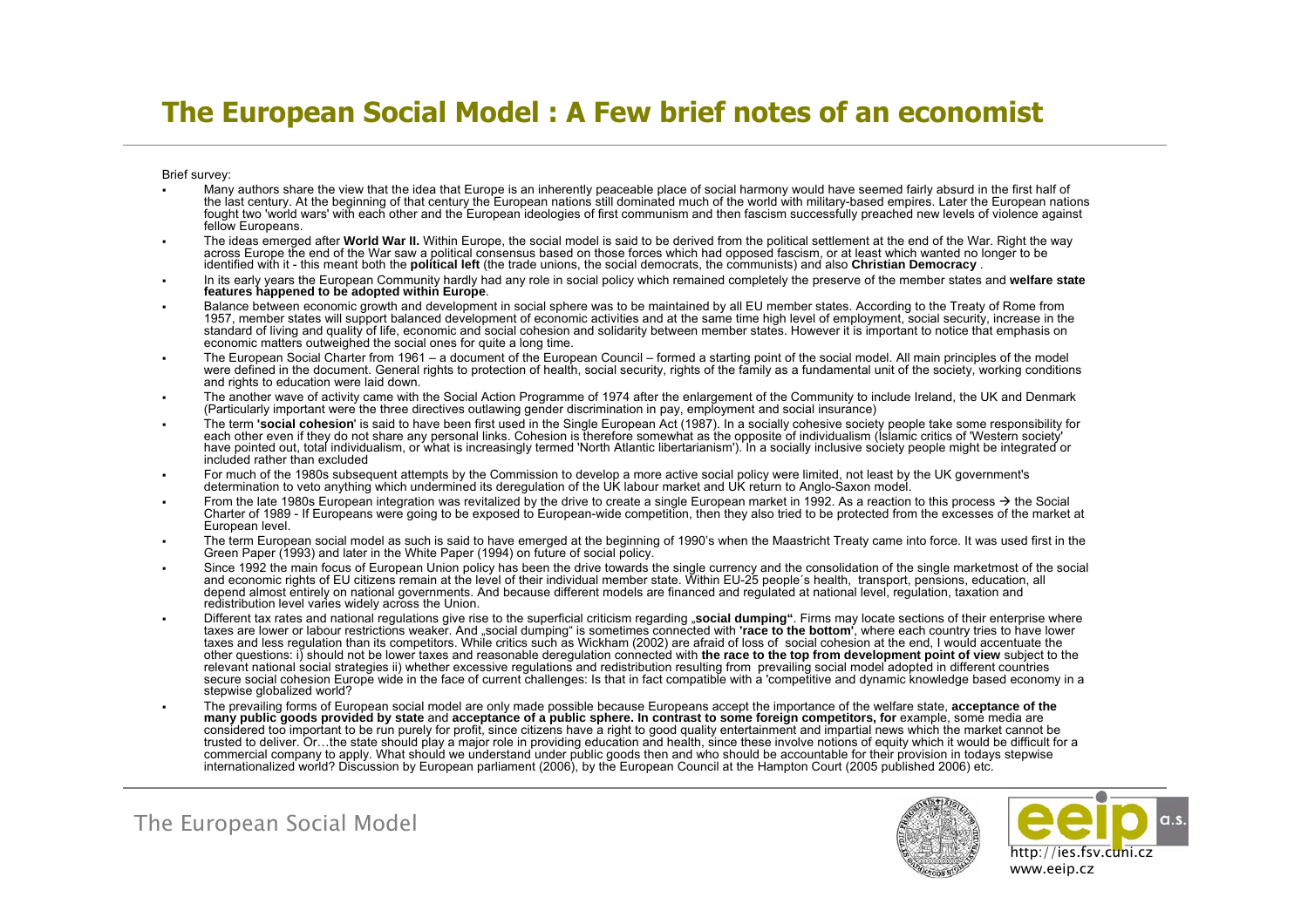## **The European Social Model : Deconstruction**

- $\blacksquare$  **Maria Jepsen** ETUI and Université Libre de Bruxelles, Belgium ,**Amparo Serrano Pascual** (2005) *The European Social Model: an exercise in deconstruction*
- $\blacktriangleright$  One of the fastest growing European catchwords at the present time - the 'European Social Model' (ESM) - is used to describe the European experience of simultaneously promoting sustainable economic growth and social cohesion. The use of the concept of ESM in academic and political debate is characterized by two main and interconnected features: on the one hand, the usually taken-for-granted assumption of the reality of the concept (the reality called 'Europe' becomes a naturally occurring phenomenon); on the other hand, the highly ambiguous and polysemic nature of this concept. A clear definition of what constitutes its essence seems to be lacking in most documents on the subject, while a review of some of the most important of these documents reveals that, insofar as definitions are to be found, they do not necessarily converge. This article aims to discuss the concept of the ESM. It analyses and deconstructs the concept in order to identify the main understandings and the various dimensions of the model. It classifies and discusses the ways in which the ESM is most frequently construed and proposes a new approach to understanding this polysemy. We argue that the different dimensions of the concept can be seen as rhetorical resources intended to legitimize the politically constructed and identity-building project of the EU institutions
- ¾Environmental aspects of ESM....

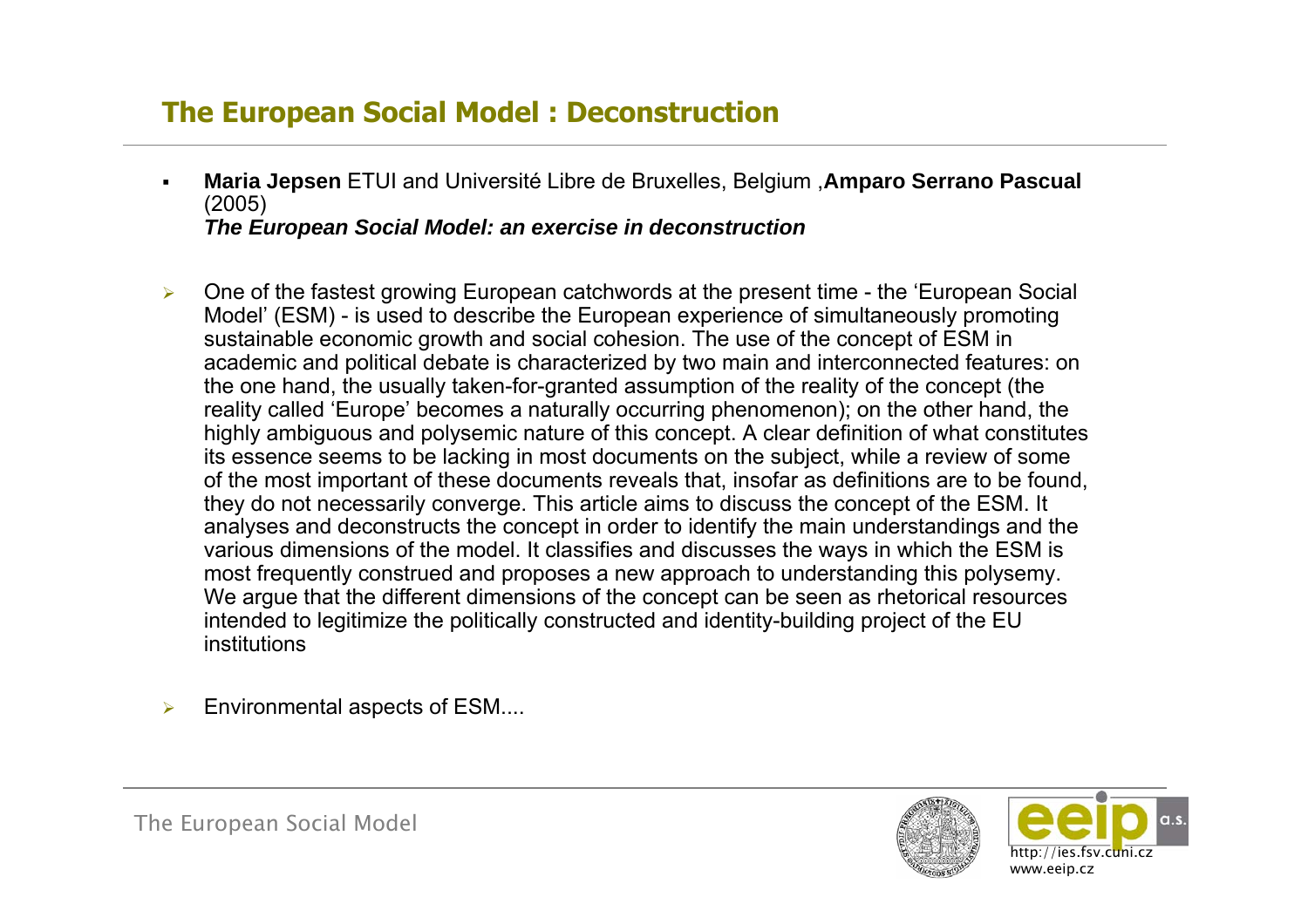## **The European Social Model : Coping with the Challenges of Diversity**

## Scharpf F.W.,The European Social Model : Coping with the Challenges of Diversity, 2002

 $\blacktriangleright$  "European integration has created a constitutional asymmetry between policies promoting market efficiencies and policies promoting social protection and equality. National welfare states are legally and economically constrained by European rules of economic integration, liberalization, and competition law, whereas efforts to adopt European social policies are politically impeded by the diversity of national welfare states, differing not only in levels of economic development and hence in their ability to pay for social transfers and services but, even more significantly, in their normative aspirations and institutional structures. In response, the "Open Method of Coordination" is now applied being in the social-policy field. It leaves effective policy choices at the national level, but tries to improve these through promoting common objectives and common indicators and through comparative evaluations of national policy performance. These efforts are useful but cannot overcome the constitutional asymmetry. Hence there is reason to search for solutions which must have the character of European law in order to establish constitutional parity with the rules of European economic integration, but which also must be sufficiently differentiated to accommodate the existing diversity of national welfare regimes. The article discusses two such options, "Closer Cooperation" and a combination of differentiated "framework directives" with the Open Method of Coordination".



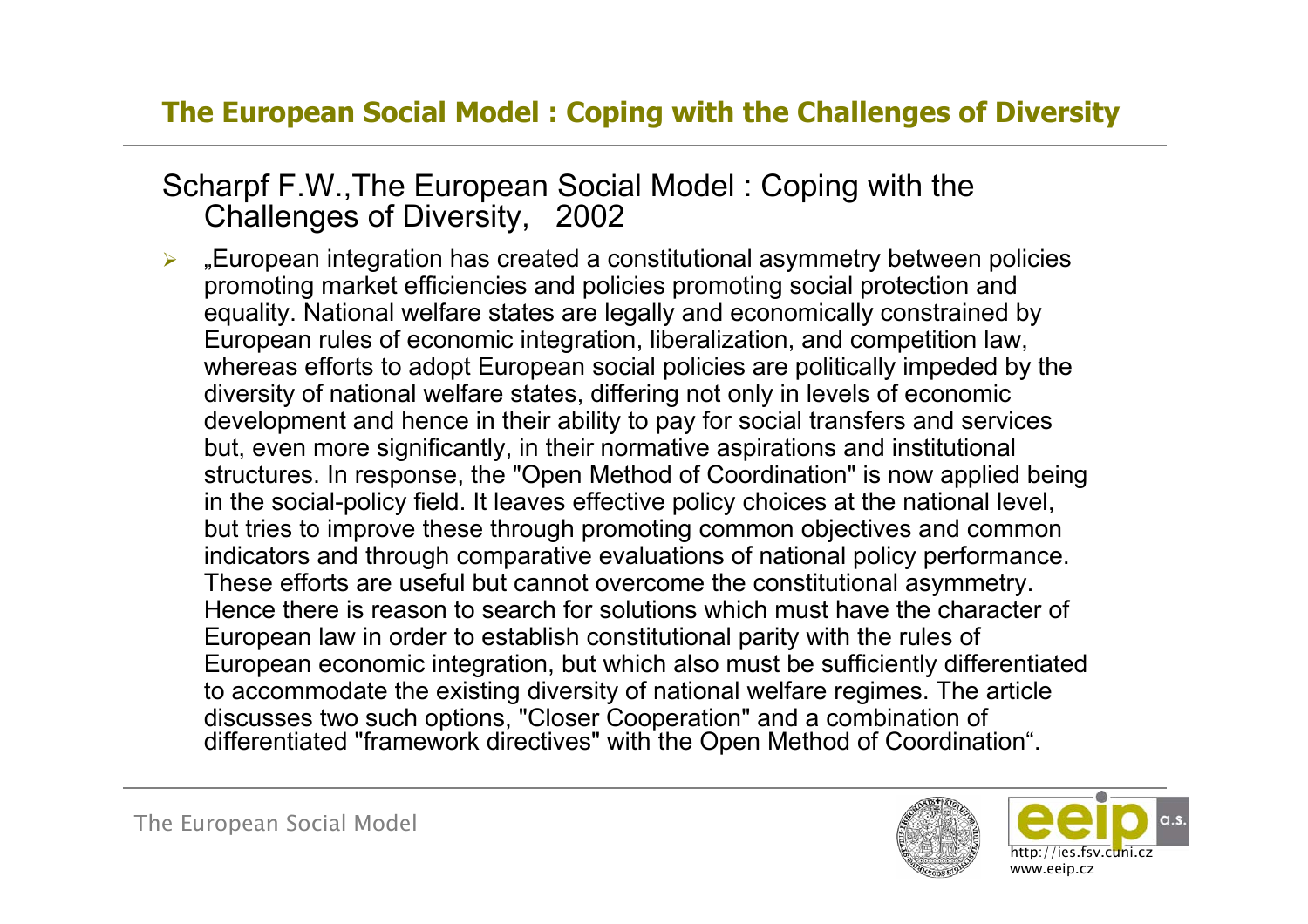## **The Europea n Social "(sub-) Models"**

 Within the broad context of the single European social system, a variety of more specific national models of social provision have been identified. The most important difference a mong the countries can be found in transfer syste m, tax-benefit system, welfare policies, more generally in the share of state intervention and individually based insurance in the matters of pensions, health care, education, etc.

 Several types of distinguishing criteria have emerged and the sub-models have been compared from many viewpoints. Albert (1993) puts in contrast an Anglo-American model of deregulated capitalism on one hand, which is in Europe represented by United Kingdom, and a Nippo-Rhenish model of capitalism on the other hand, represented by Germany and to a lesser extent Rhenish model of capitalism on the other hand, represented by Germany and to a lesser extent<br>by Sweden. Other theorists preferred division into more types of regional models. For example<br>Bianco and Trento (1995) and Regini of socio-economic system. De Jong (1995) and Moerland (1995) see difference bet ween Germanic (social market) forms of capitalism, which are characteristic for Germany, Benelux and France, and Latin (pragmatic) forms of capitalism, represented by Italy and South-European countries.

 No wadays **four types of European s ocial (sub)-models are usually distinguished: Scandinavian social democratic, Continental corp oratist, Anglo-A merican liberal and Mediterranean.** All of them differ significantly from American socio-economic model. While the rights to education, social security and health care form an inherent part of all social systems in Europe and these services are available for everybody, in the USA individual responsibility is emphasized. Furthermore the employment rights including unemployment and sick benefits, maternity leave, regulation of working hours, etc. are much more generous in European countries in comparison to the USA.

- **Anglo-American liberal model** has two versions. The first one is more radical and is represented by the USA, Australia, New Z ealand, etc. Benefits are focused almost exclusively on those most in need and are aimed at preventing poverty rather than ensuring certain level of standard of living. Taxes are relatively low and labor markets not heavily regulated. Continental version of the model is r epresented by Great Britain. This version of the model is located somewhere in between American version and other types of European models. For e xample active labor market policies and support for families with children wer e introduced.
- **Scandinavian model** can be characterized by active e mplo **Scandinavian model** can be characterized by active employment policy, significant<br>role of the state, high level of taxation, progressive taxation, high level of women' e mplo yment, etc. In contrary to the British model the role of the charity is negligible. The social system is almost entirely financed from the tax revenues.
- **Continental corporatist model** is mainly by Germany. Strong emphasis on the role of labor law - elaborated in very detailed way. Working conditions of more than 90% of German employees are determined by collective bargaining. The employees also participate in quite a large extent on the decision making of the enterprise. The role of women in the society is different from the Scandinavian model – their employment is ver y low and their role has been des cribed by the t erm familism.

|  |            | Govern<br>mental<br>expenses<br>(2003;<br>$%$ of<br>GDP) | <b>Share</b><br>of<br>poorest<br>quintile<br>in<br>income<br>(The<br>most<br>recent<br>year<br>available;<br>2002) | Share<br>$\sigma$ f<br>public<br>health<br>expen<br>ditures<br><sub>on</sub><br>total<br>health<br>expen<br>ditures<br>(2002;<br>$%$ of<br>GDP) | <b>GDP</b><br>growth<br>(1990)<br>$-2003;$<br>average<br>annua<br>$1\%$<br>growth) | Gini<br>index<br>(2000,<br>1999<br>UK,<br>1996<br>Czech<br>$R. \%$ |
|--|------------|----------------------------------------------------------|--------------------------------------------------------------------------------------------------------------------|-------------------------------------------------------------------------------------------------------------------------------------------------|------------------------------------------------------------------------------------|--------------------------------------------------------------------|
|  | Sweden     | 37.2                                                     | 9.1                                                                                                                | 84.8                                                                                                                                            | 2.3                                                                                | 25.0                                                               |
|  | Germany    | 32.8                                                     | 8.5                                                                                                                | 78.9                                                                                                                                            | 1.5                                                                                | 28.3                                                               |
|  | Italy      | 39.6                                                     | 6.5                                                                                                                | 75.3                                                                                                                                            | 1.6                                                                                | 36.0                                                               |
|  | UK         | 39.7                                                     | 6.1                                                                                                                | 83.1                                                                                                                                            | 2.7                                                                                | 36.0                                                               |
|  | Czech R.   | 38.2                                                     | 10.3                                                                                                               | 91.4                                                                                                                                            | 1.4                                                                                | 25.4                                                               |
|  | <b>USA</b> | 21.0                                                     | 5.4                                                                                                                | 45.2                                                                                                                                            | 3.3                                                                                | 40.8                                                               |

Sources: World Bank – 2005 World Development Indicators;

United Nations – Human Development Report 2005





 $\blacksquare$ 

 $\blacksquare$ 

 $\blacksquare$ 

 $\blacksquare$ 

г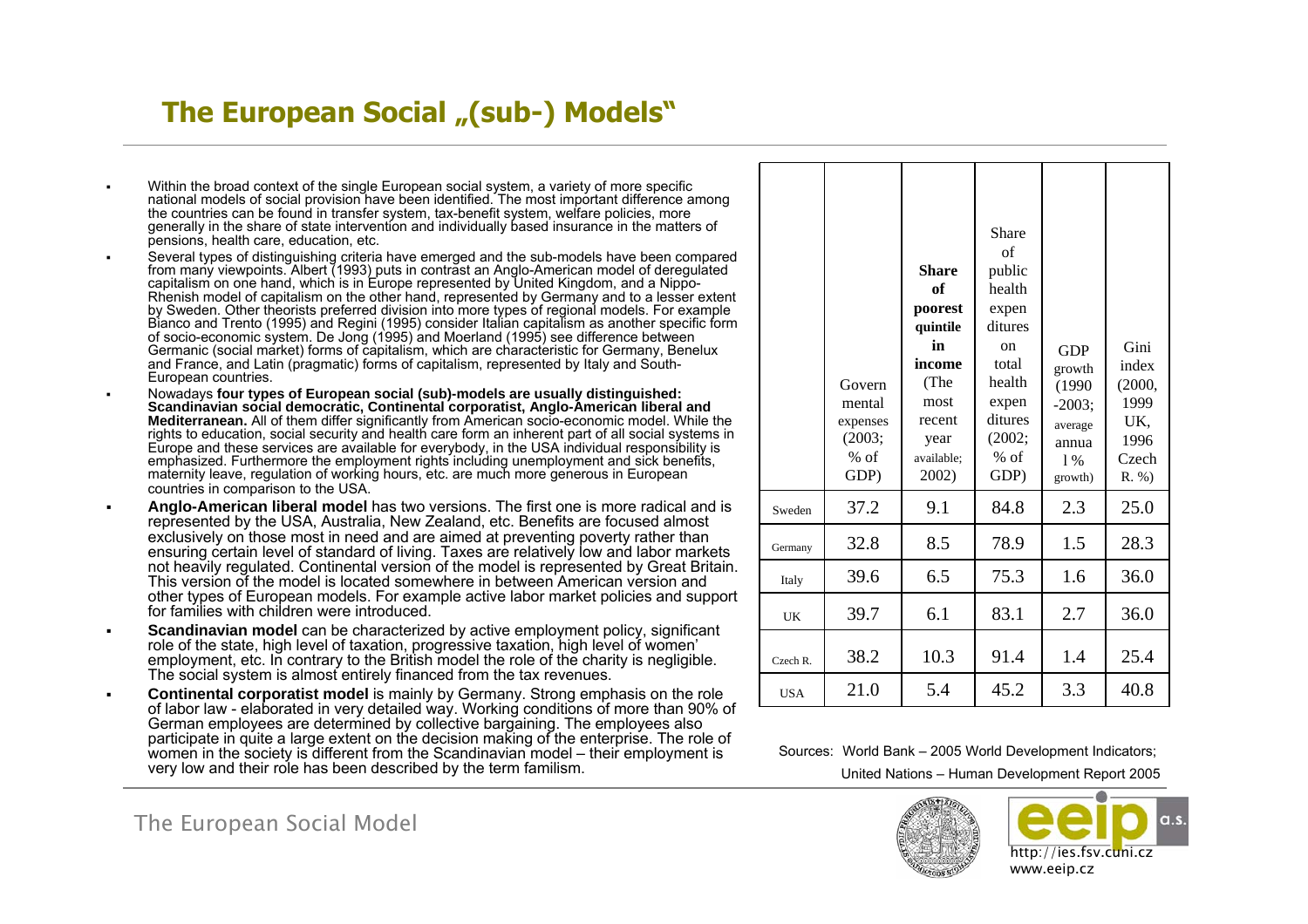## **Current attractivity of Euro zone and EU 15 for new EU members**



Source: EU Growth Trends at the Economy-Wide and Industry Levels, European Commission, April 2006

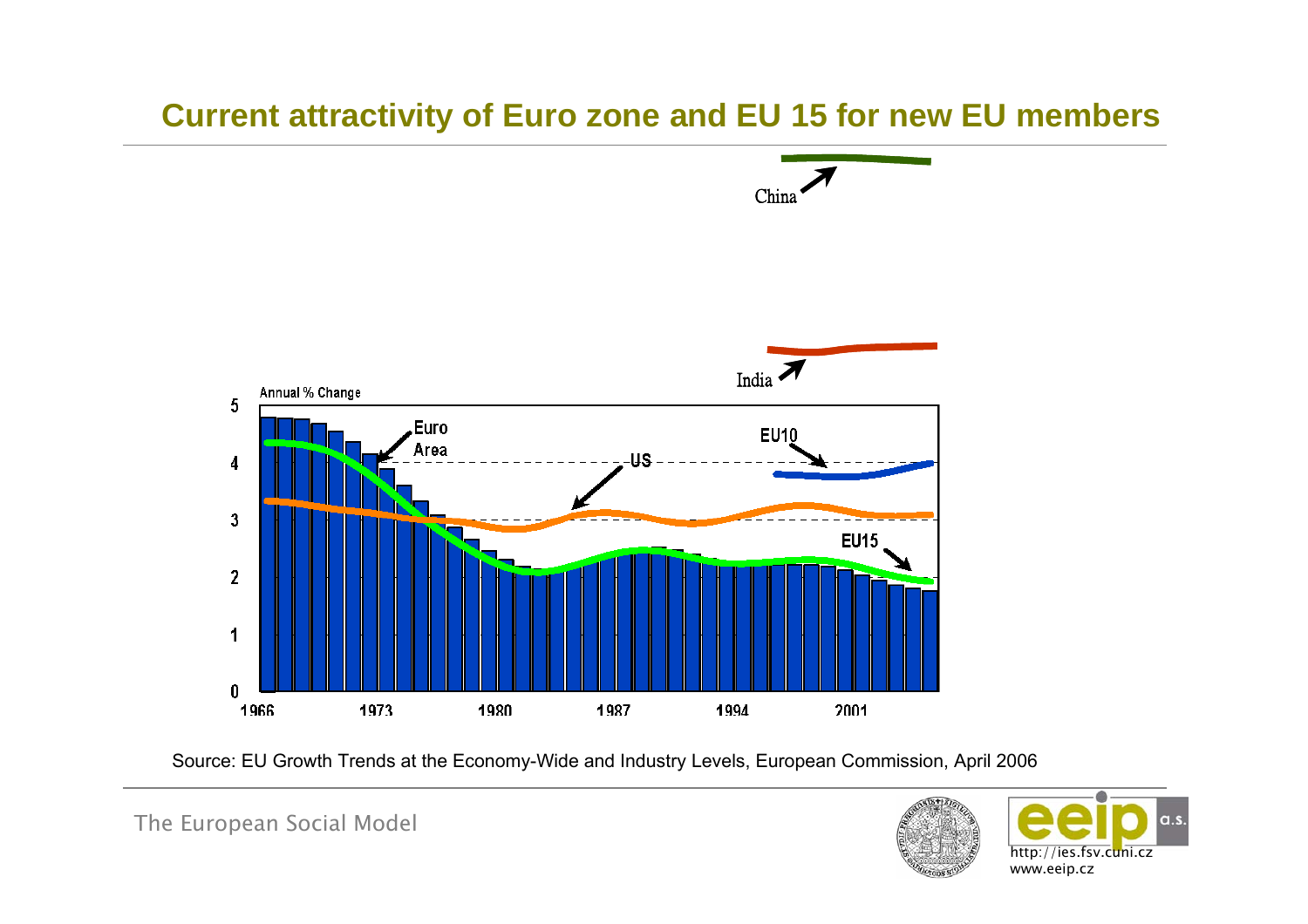# **"Europe's Ailing Social Model: Facts & Fairy-Tales"**

"The reality of Europe's ailing economy contrasts sharply with its economic potential and with the massive resources employed to cure its ailing growth. The whole arsenal of Keynesian remedies has now been tried and has failed one by one. Massive deficit spending throughout the eighties and nineties has left Europe with a public debt unequalled in history. The size of Europe's monumental public debt is only surpassed by the hidden liabilities accumulated in Europe's shortsighted pay-as-you-go public pension schemes. Unfunded pension liabilities now average some 285% of GDP more than 4 times the officially published public debt figures. Total public liabilities now exceed assets in most EU countries, and are causing runaway debt service. Unfortunately, this will just kill growth completely. **Europe's present social model is unsustainable because it is based on robbery of future generations**…the workforce is demotivated, and that Europe's personnel and managers are increasingly rebelling against the persistent confiscation of over 50% of the fruit of their labour".



Source : De Vlieghere Vreymans (2006) based upon ABN Amro(2003) and Hedbávný, Schneider, Zápal (2004)

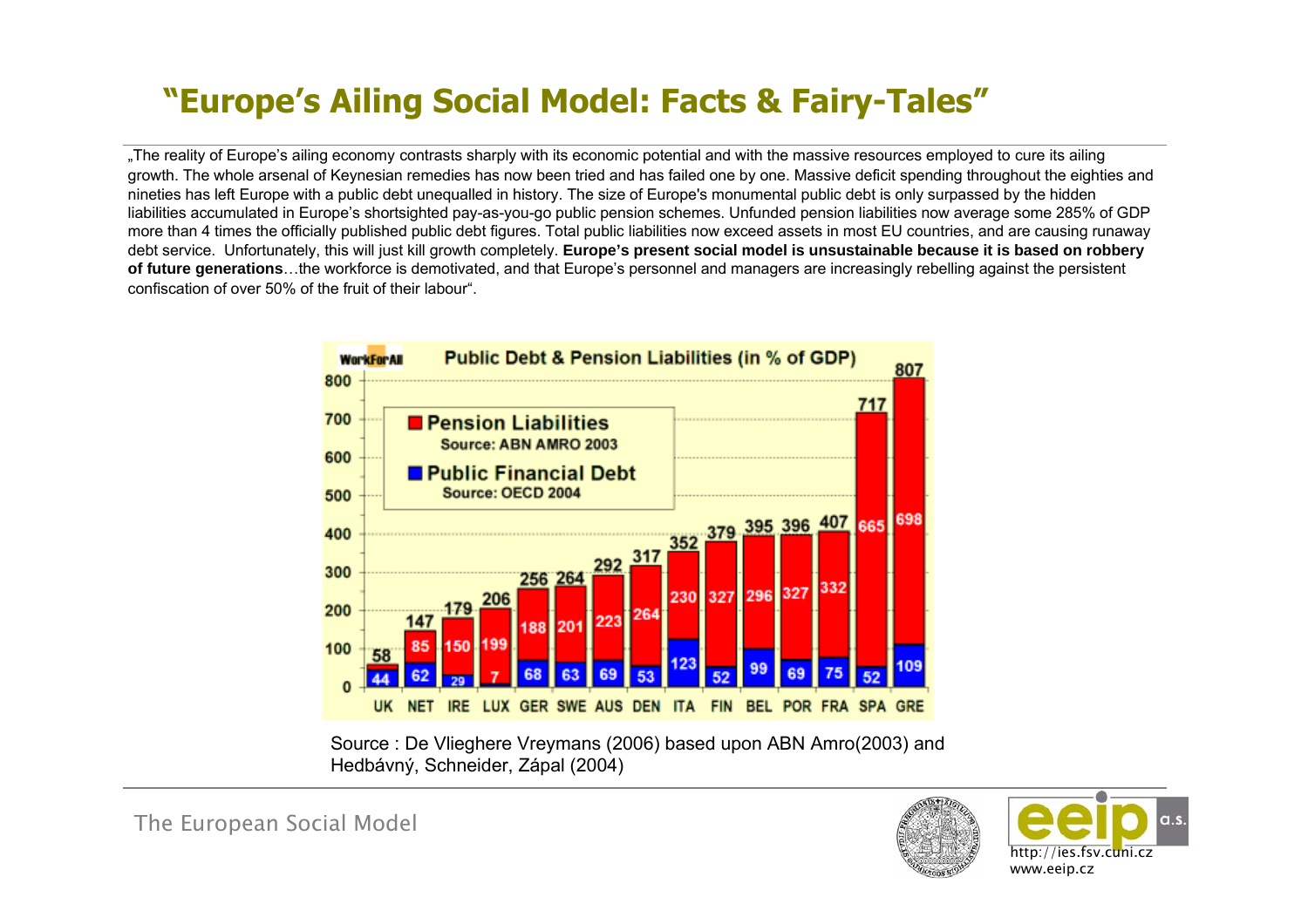### **Growth of Employment by Productivity Quartiles – LT signalling – knowledge, competition and flexible labor markets needed**



Data source: Gretschman (2006)

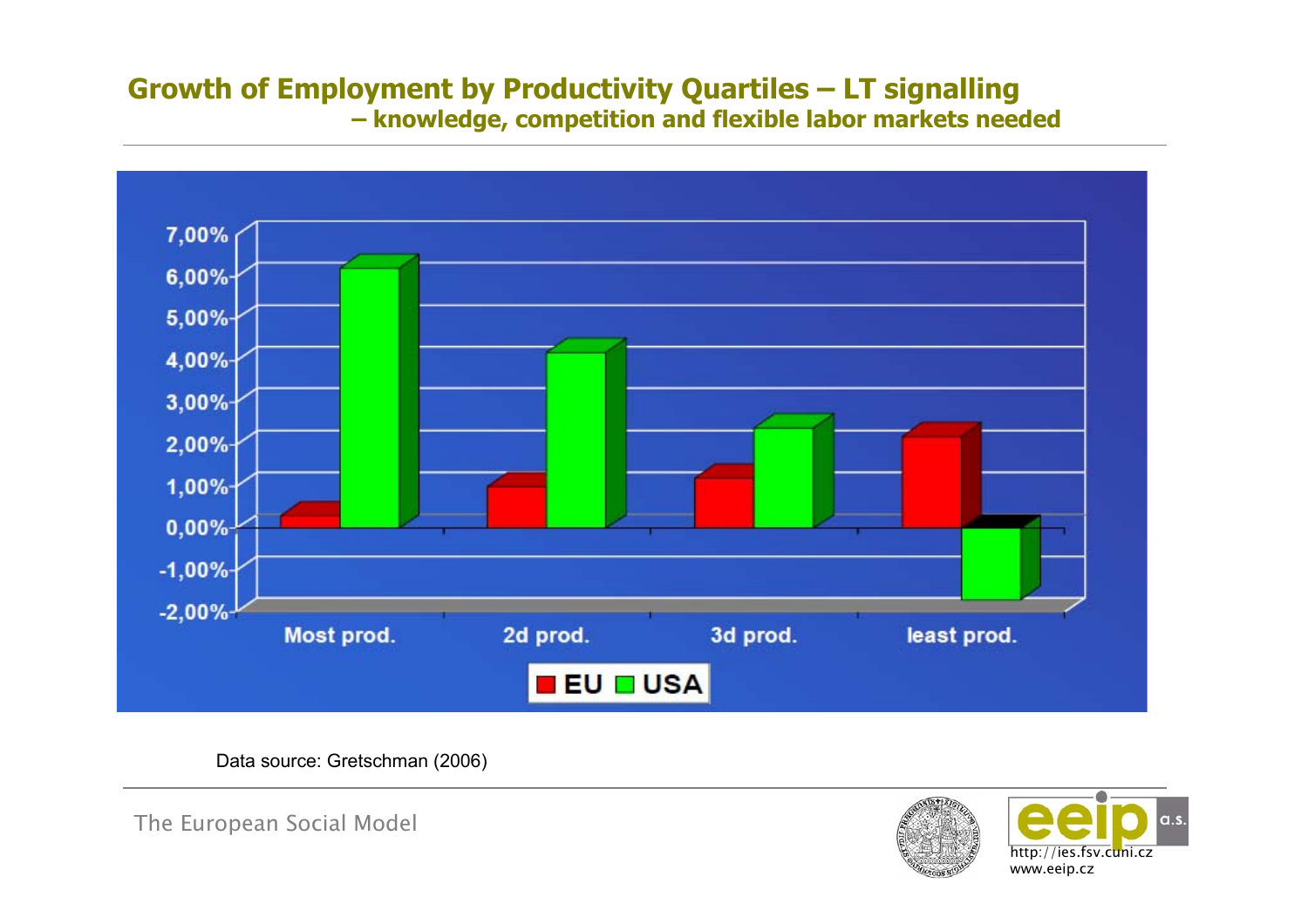## **Then ? Typology of European "(sub-) models" (**Sapir, 2OO5)



#### **Nordic model (flexibility+security)**

- easy access to both hiring and firing
- High level of social protection expenditures
- Universal welfare provision
- Active interventionist's labour market policy

#### **Anglo-Saxon model**

- Large social assistance of the last resort
- Cash transfers oriented to people in working age
- Low level of labour market regulation

#### **Continental model**

- Insurance-based benefits, Old-age pensions
- Elaborated labor law, Relatively strong unions
- Labor co-decision in firms, collective bargaining on working conditions

#### **Mediterranean model (similar to previous)**

- Focus on employment protection and early retirement provisions
- Regional decision making regional differences

Two efficient, two inefficient, but efficiency is not a matter of social choice but equity is. Sapir´s conclusion: Continental and Mediterranean models 90% GDP of Euro zone EU-12 inefficient and unsustainable to comply with opportunities offered by globalization and avoid threats Therefore need to move to efficiency not to converge

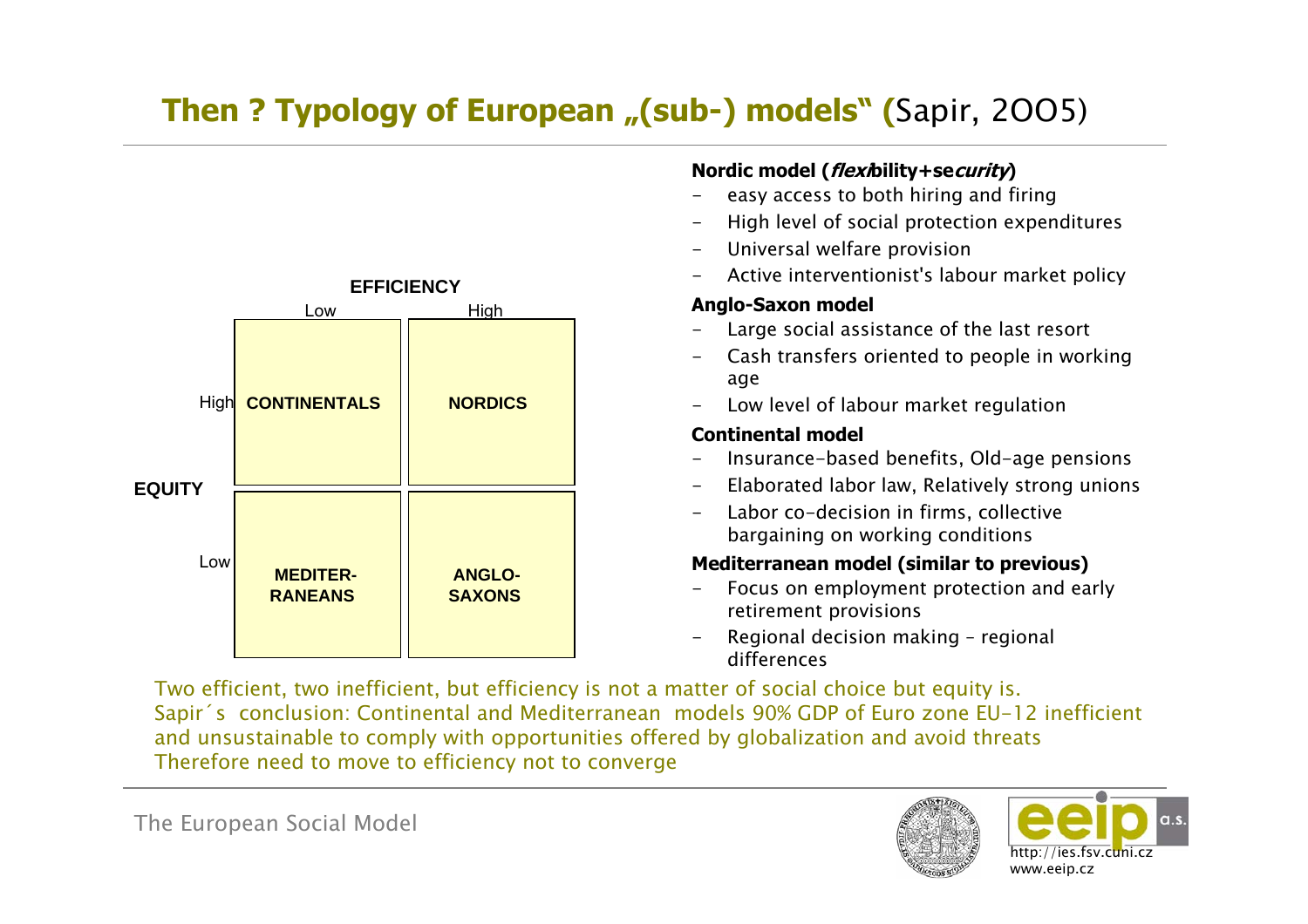## **Options: Anglo-Saxon model or Danish model - "Flexicurity"**

Let those models compete to open opportunities based on forward looking approach with full respect to the minimum harmonized standards (such as social safety net etc.) instead of fixing the past.

## **Anglo-Saxon model….**

## Three elements of the **Danish model**

- ¾Sound and stable macroeconomic policy
- ¾ "Flexicurity"
	- •-Flexible labour market with easy access to both hiring and firing
	- •-High level of social security
	- •-Active labour market policy
- $\blacktriangleright$ Decentralised labour market with responsible social partners

### Recent discussion, implementation and criticism of the Danish model

- $\blacktriangleright$  Paris - France, UMP conference on economic challenges, September 7, 2005: Speech on the Danish model by the Danish Prime Minister Anders Fogh Rasmussen
- $\blacktriangleright$  Villach – Austria, Informal meeting of EU employment and social policy ministers, January 20, 2006: Paper on Flexicurity as a new perspective on labour markets and welfare states in Europe by Per Kongshoj Madsen from the University of Aalborg
- $\blacktriangleright$ France, January 2006: French Prime Minister Dominique de Villepin proposed a new set of measures based on "flexicurity" model.

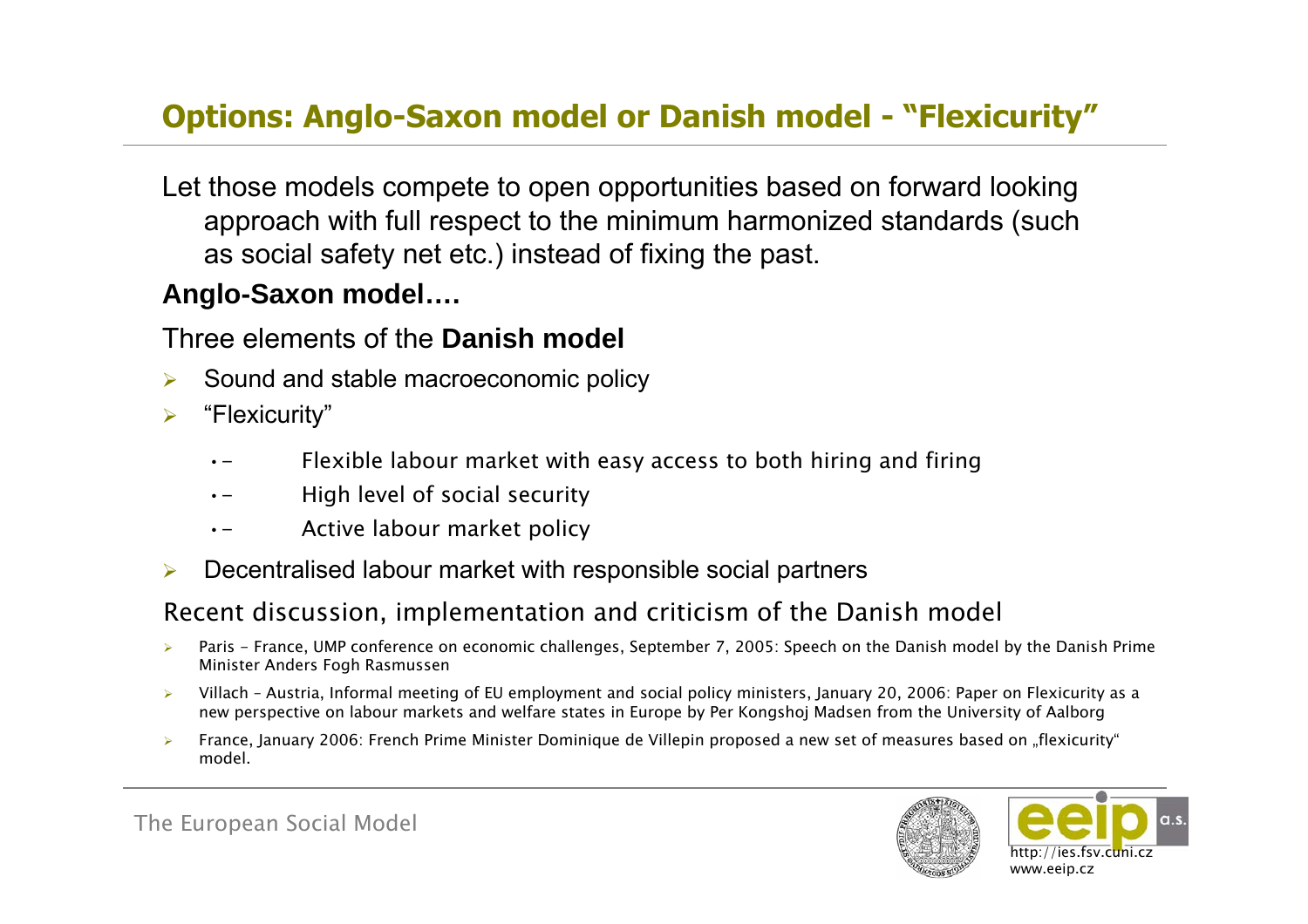# **Public goods and responsibility of the state as part of ESM**

- $\blacktriangleright$ PG Original definition  $\longrightarrow$  Response: State ownership and full care
- $\blacktriangleright$  Change in technology (? Natural monopoly) and narrowing of public goods
	- $\triangleright$  E.g. Highways electronic toll makes them quasi private goods, utilities
- ¾ Better (often with incentives) regulation approach to the government more efficient than state ownership and bureaucratic burden
- $\blacktriangleright$  Modified and extended definition in globalized world
	- Global public goods (UN Africa see in attachment)
	- Regional public goods (Asia)
	- "Commons" (water, sky,..) left wing Latin America, internet environment

## Fundamental question:

Who should be entrusted with decision regarding multinational public goods specification (is that not too wide ?, legal system) and who should take care?

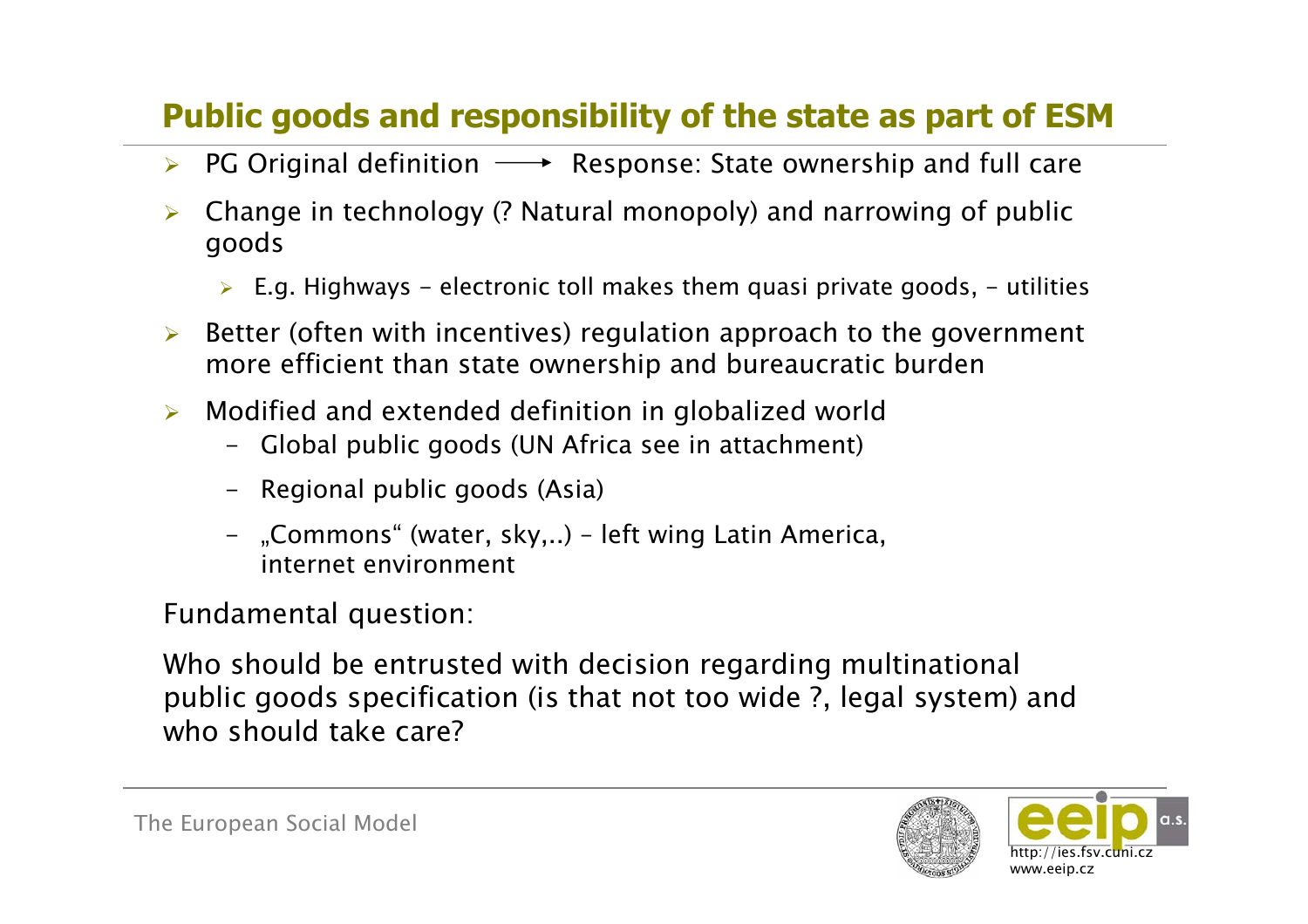#### *Reform of the European Social Model (13th July 2006)*

- ٠ stresses the necessity to preserve and enhance the values associated with the European social model - equality, solidarity, individual rights and responsibilities, nondiscrimination and redistribution with access for all citizens to high-quality public services and the high social standards already achieved;
- $\blacksquare$  2. recalls strongly that only an EU based on economic and social cohesion that defends its common values can be strong enough to defend its interests;
- $\blacksquare$  3. is convinced that there is no alternative to urgently reforming economic and social systems where they fail to meet the criteria of efficiency and socially sustainable development, and where they are inadequate to tackle the challenges of demographic change, globalisation and the IT revolution;
- $\blacksquare$  4. expresses its deep disappointment at the present growth rate in the EU which makes structural reform extremely difficult;
- $\blacksquare$  5. is aware of the widespread concerns among EU citizens regarding unemployment especially unemployment among young people - exclusion, poverty, insecurity on the job market, and the potential failure of social security systems;
- $\bar{\phantom{a}}$  Comment derived from discussion of MM at the European Parliament in February 2006: Vague, conflicting and confusing EP conclusions overlooking global competitiveness due to the current absence of principal reform programs in key Euro zone countries. The room for joint activity of smaller and medium size EU members (new and old).

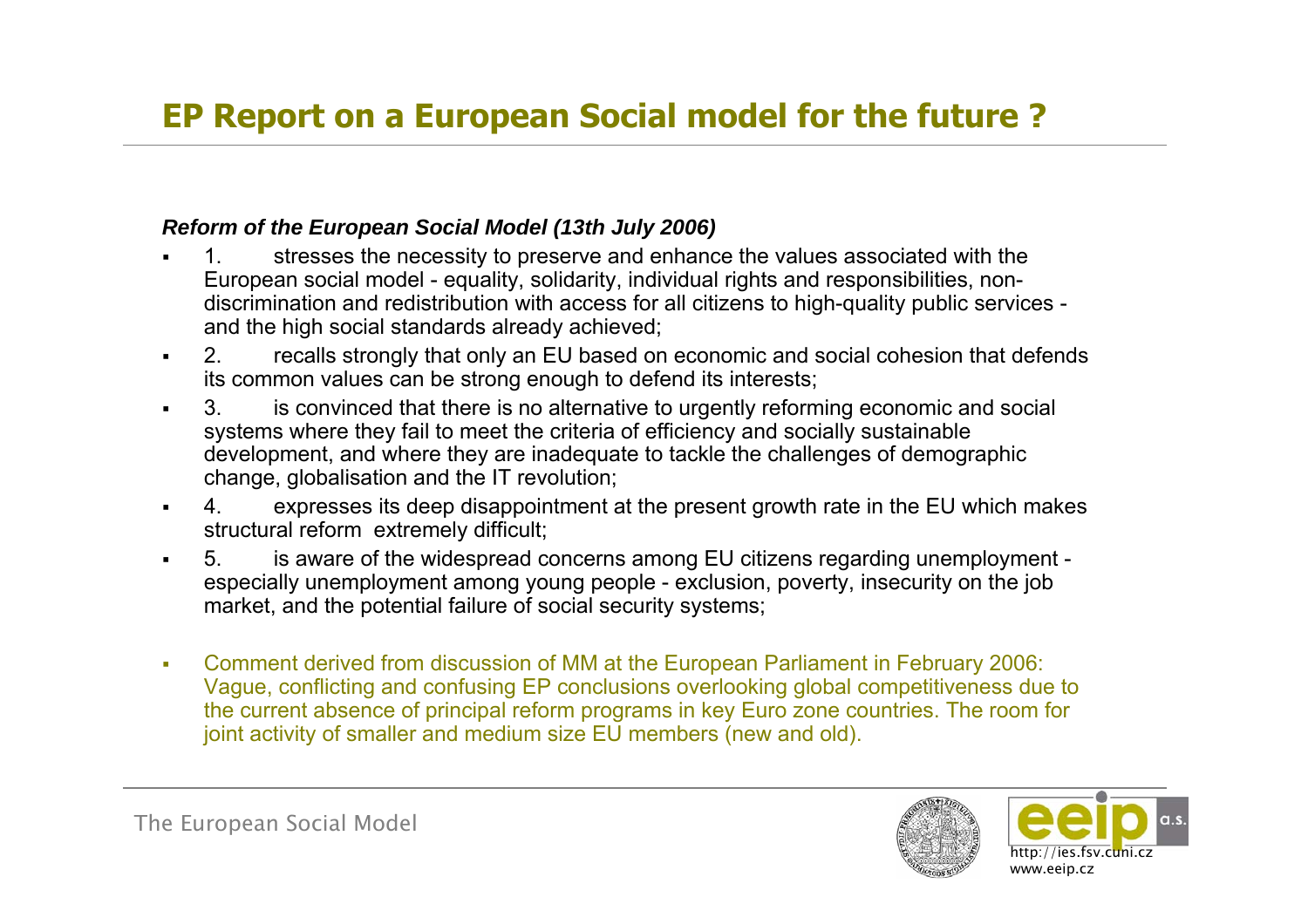Why has European Social Model "not travelled to the East" yet

- Bohle, D., Greskovitz, B (2004)

- $\blacktriangleright$ Typical feature: Escaping from Socialist paternalism and enforced "social entitlements" such as unified corporate housing, corporate holidays–Vecernik (1993)
- $\blacktriangleright$ Total failure of historical slogans and goals of Marxism, similarities ? – Singer (2005)
- $\blacktriangleright$  Rapid internationalization - more internationally privatized businesses than in many old EU member countries with improved corporate governance and improved performance and global competitiveness
- $\blacktriangleright$  Tough domestic industrialists and stepwise increasing workers living standard (catching- up process) with welfare benefits sizable in relative terms – still high redistribution (see table)
- $\blacktriangleright$ Many local labor market tensions present - Vecernik 2004
- ¾ new markets with relatively cheap and skilled labor force attracting investments and investors – diversified experience within individual countries (Czech republic, Slovakia, Hungary)
- $\blacktriangleright$  Originally cumbersome application of inefficient forms of ESM disregarding NMS domestic conditions has been recently significantly refined under the umbrella of harmonization of "acqui communitaire" by several governments due to political cycle (and new institutional<br>labor market rigidities were born). Inefficient "Continental ESM" marketed by relevant trade unionists supported by their governments that might undermine competitiveness of new EU member states

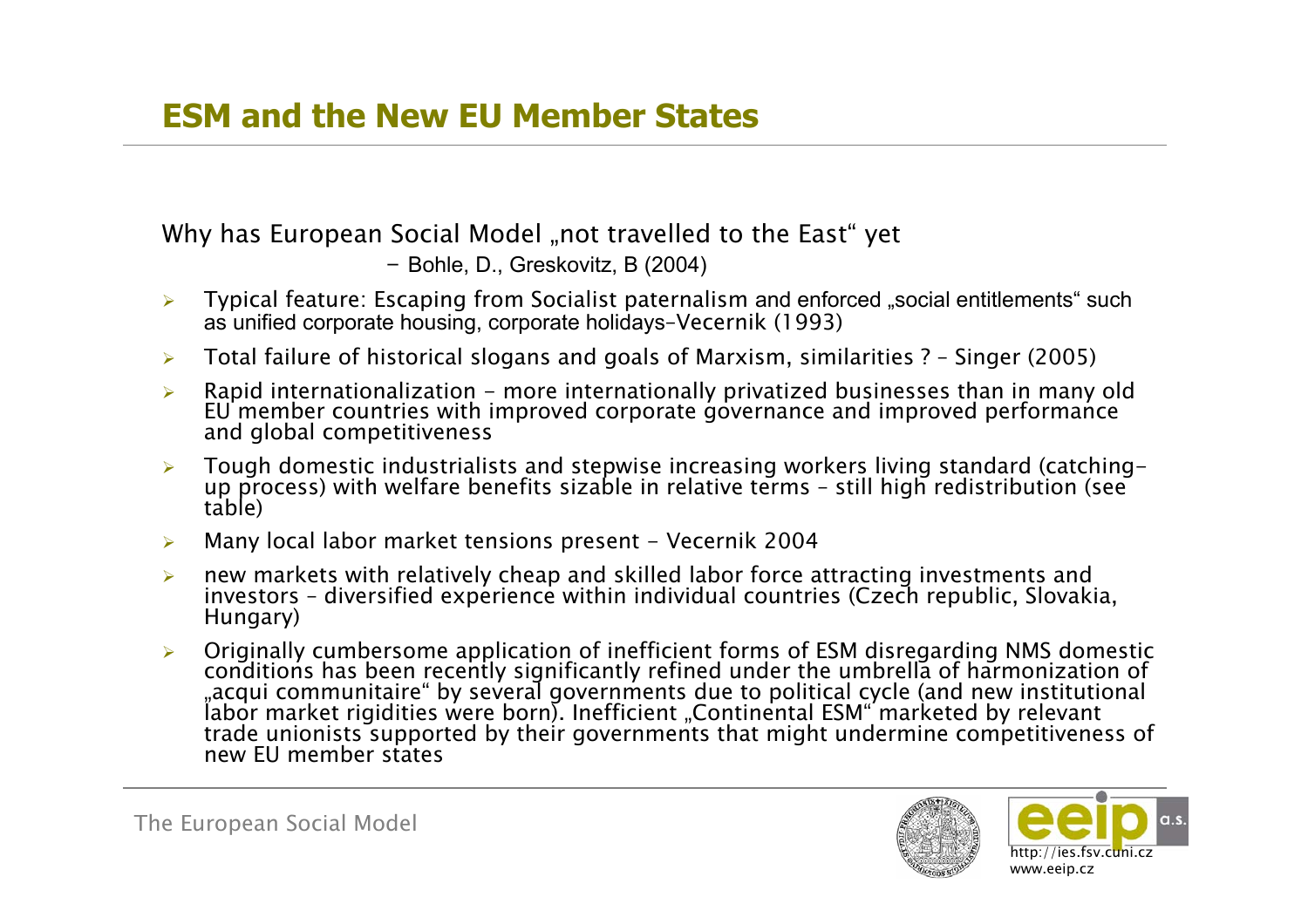The author finds as crucial issue for the Eastern European countries to understand that :

- $\blacktriangleright$ <sup>a</sup> single European Social Model does not exist.
- $\blacktriangleright$  Only recently some Eastern European unionists have started to defend their requirements by a reference to the European Social model having in mind its inefficient continental form.
- $\blacktriangleright$  Deeper public discussion of the pros and cons of the various social models and approaches should be triggered taking into account also resulting past and future country competitiveness.
- $\blacktriangleright$ Complementing factor: bureaucratic burden should be reduced by "Better regulation"
- $\blacktriangleright$  Let those models compete to open opportunities based on forward looking approach with full respect to the minimum harmonized standards (such as social safety net etc.) instead of fixing the past.

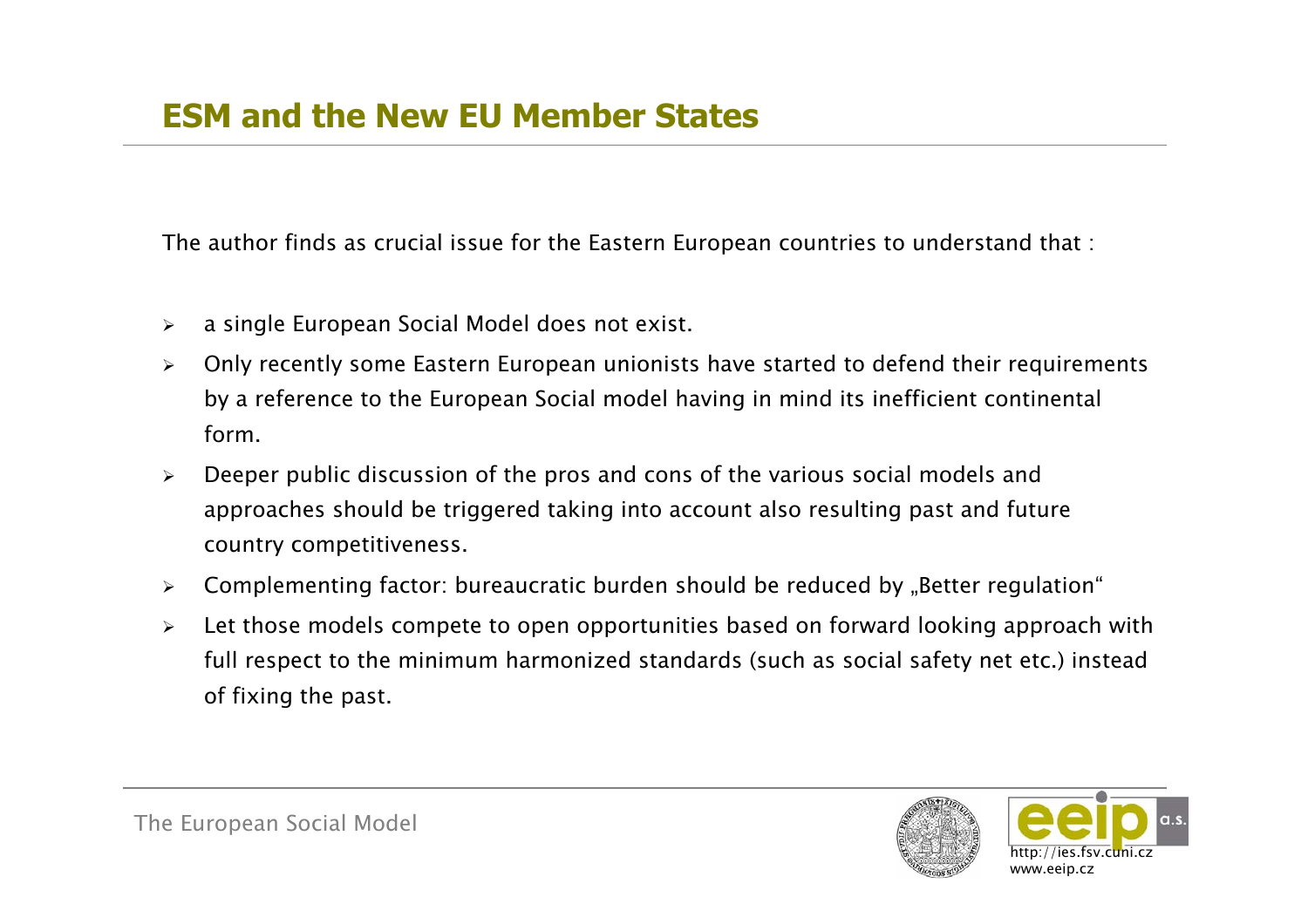## **Tax burden and structure of taxes in EU-25**

|                         | <b>Total taxes</b> |            |      | Indirect taxes           |      | <b>Direct taxes</b> |      | Social security<br>contributions |      | Top<br>statutory<br>personal<br>income<br>tax rate <sup>1</sup> ,<br>% | <b>Effective</b><br>top<br>statutory<br>tax rate on<br>corporate<br>income <sup>2</sup> ,<br>$\frac{9}{6}$ |
|-------------------------|--------------------|------------|------|--------------------------|------|---------------------|------|----------------------------------|------|------------------------------------------------------------------------|------------------------------------------------------------------------------------------------------------|
|                         |                    | as% of GDP |      | as % of total tax burden |      |                     |      |                                  |      |                                                                        |                                                                                                            |
|                         | 1995               | 2001       | 2003 | 1995                     | 2003 | 1995                | 2003 | 1995                             | 2003 | 2004                                                                   | 2004                                                                                                       |
| <b>EU25</b>             | 40,5               | 40,8       | 40,3 | 33,8                     | 34,8 | 31,5                | 32,7 | 35,0                             | 32,7 | 41,7                                                                   | 27,4                                                                                                       |
| <b>EU15</b>             | 40,5               | 41,1       | 40,6 | 33,6                     | 34,6 | 31,6                | 33.1 | 35,0                             | 32,5 | 46,2                                                                   | 31,4                                                                                                       |
| <b>BE</b>               | 45,1               | 46,2       | 45,7 | 29,5                     | 30,1 | 37,9                | 38,3 | 32,7                             | 31,6 | 50,0                                                                   | 34,0                                                                                                       |
| <b>CZ</b>               | 36,2               | 34,5       | 36,2 | 33,9                     | 31,4 | 26,5                | 27,1 | 39,6                             | 41.5 | 32,0                                                                   | 28.0                                                                                                       |
| DK                      | 49.0               | 49.8       | 48.8 | 35.0                     | 35.7 | 62.4                | 61,1 | 3,1                              | 3,4  | 47,6                                                                   | 30.0                                                                                                       |
| DE                      | 40,8               | 40,7       | 40,3 | 30,1                     | 30.7 | 27,5                | 26,7 | 42,4                             | 42,5 | 45,0                                                                   | 38,3                                                                                                       |
| ΕE                      | 37,9               | 31,6       | 33,4 | 36,6                     | 39,4 | 28,9                | 26,2 | 34,6                             | 34,5 | 26,0                                                                   | 26,0                                                                                                       |
| EL                      | 32,6               | 37,0       | 36,2 | 44,1                     | 39.8 | 23,8                | 24,8 | 32,1                             | 35,6 | 40.0                                                                   | 35,0                                                                                                       |
| ES                      | 33,4               | 34,8       | 35,6 | 32,7                     | 35,1 | 31,4                | 30.9 | 36,0                             | 35,8 | 45,0                                                                   | 35,0                                                                                                       |
| $\overline{\text{FR}}$  | 43,7               | 44.7       | 43,8 | 37,1                     | 35,5 | 20,7                | 26,8 | 42,9                             | 37,9 | 49,6                                                                   | 35,4                                                                                                       |
| Έ                       | 33,5               | 30,2       | 29,9 | 43,9                     | 43,5 | 41,1                | 41,2 | 15,0                             | 15,3 | 42,0                                                                   | 12,5                                                                                                       |
| $\overline{\mathbb{T}}$ | 41,2               | 42,5       | 42,9 | 30.9                     | 34,5 | 37,4                | 35,6 | 31,6                             | 30,0 | 45,0                                                                   | 37,3                                                                                                       |
| CY                      | 26.9               | 31,5       | 33,3 | 42,7                     | 49.6 | 32,9                | 29,2 | 24,4                             | 21,2 | 30,0                                                                   | 15,0                                                                                                       |
| LV.                     | 33,6               | 29,0       | 28,9 | 40.7                     | 39.7 | 23,2                | 29.3 | 36,1                             | 31.0 | 25,0                                                                   | 15,0                                                                                                       |
| LT                      | 28,6               | 28.8       | 28,5 | 43.0                     | 41.6 | 30.6                | 28.4 | 26.4                             | 30.3 | 33,0                                                                   | 15,0                                                                                                       |
| LU                      | 42.3               | 40.7       | 41,3 | 31,9                     | 33.8 | 41.6                | 38,6 | 26,4                             | 27,6 | 38,0                                                                   | 30,4                                                                                                       |
| HU                      | 41,6               | 39,3       | 39,1 | 42,8                     | 42,4 | 21,3                | 25,0 | 35,9                             | 32,5 | 40,0                                                                   | 17,7                                                                                                       |
| МT                      | 26,9               | 31,1       | 33,6 | 46,0                     | 42,6 | 31,4                | 37,1 | 22,6                             | 20,3 | 35,0                                                                   | 35,0                                                                                                       |
| $\overline{\mathsf{N}}$ | 40,6               | 40,0       | 39.3 | 29,3                     | 33,9 | 31,2                | 29,3 | 39,5                             | 36,8 | 52,0                                                                   | 34,5                                                                                                       |
| AT                      | 41,3               | 44,7       | 43,0 | 35,8                     | 35,1 | 28,3                | 31,1 | 35,9                             | 33,8 | 50,0                                                                   | 34,0                                                                                                       |
| PL                      | 39,4               | 35,4       | 35,8 | 40.1                     | 42.8 | 32,4                | 20.1 | 29.7                             | 39,4 | 40.0                                                                   | 19,0                                                                                                       |
| PT                      | 33,6               | 35.7       | 37.0 | 43.5                     | 43.0 | 26.6                | 25.3 | 29.9                             | 31.7 | 40.0                                                                   | 27.5                                                                                                       |
| SI                      | 40,8               | 39,1       | 40,1 | 39,5                     | 41,8 | 17,7                | 21,1 | 43,0                             | 37,1 | 50,0                                                                   | 25,0                                                                                                       |
| SK                      | 40,5               | 32,0       | 30,6 | 38,6                     | 37,6 | 28,6                | 23,6 | 35,4                             | 40,2 | 38,0                                                                   | 19,0                                                                                                       |
| FI.                     | 46,0               | 46,0       | 44,8 | 31,0                     | 32,3 | 38,2                | 41.0 | 30.8                             | 26.7 | 53,0                                                                   | 29,0                                                                                                       |
| <b>SE</b>               | 49,5               | 51,8       | 50,8 | 32,8                     | 34,5 | 40.8                | 37,4 | 26,4                             | 28,1 | 56,0                                                                   | 28,0                                                                                                       |
| UK                      | 35.4               | 37,3       | 35,7 | 39.9                     | 38.3 | 42.7                | 43,7 | 17,5                             | 18.0 | 40.0                                                                   | 30.0                                                                                                       |

The European Social Model



 $a.s$ http://ies.fsv.cuni.cz www.eeip.cz

Source: Eurostat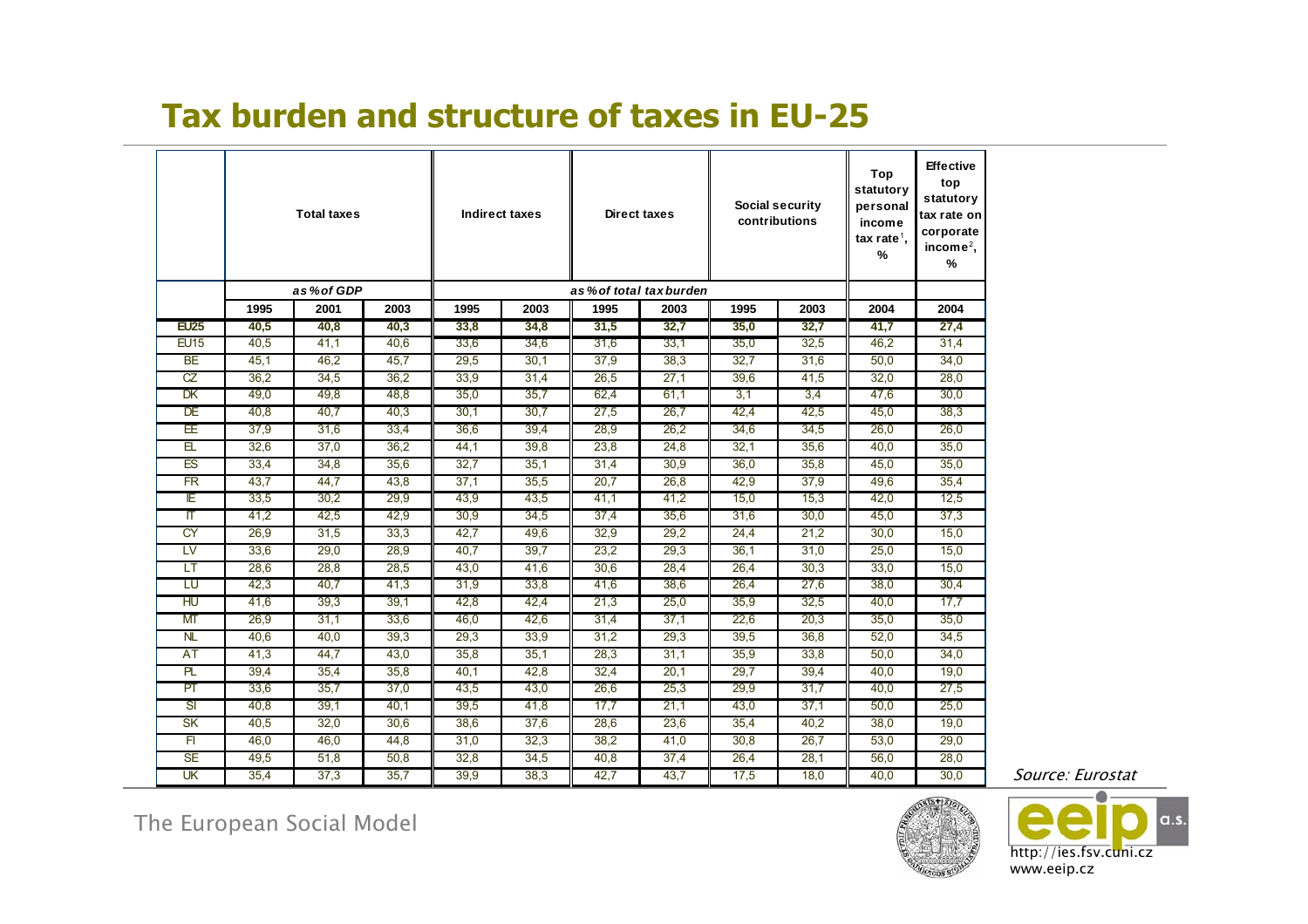# **Bibliography**

- ¾Alesina, A., Angeloni, I., Schuknecht, L.; What Does the European Union Do?; NBER Working Paper 8647; December 2001
- ¾ Amoako, K. Y.; Promoting International Action to Provide Global Public Goods; Speech at United Nations Conference Center; Addis Abeba; January 2005
- ¾Blanchard, O.; The Economic Future of Europe; NBER Working Paper 10310; February 2004
- $\blacktriangleright$  Bohle, D., Greskovitz, B.; Capital, Labor, and the Prospects of the European Social Model in the East; Program for the Study of Central and Eastern Europe; Working Paper 58; May 2004
- ¾Bohle, D., Greskovitz, B.; Capitalism without Compromise; Osteuropa, 5-6; 2004
- $\blacktriangleright$ Bollier, D.; Who Owns the Sky? Reviving the Commons; Global Policy Forum; February 2004
- $\blacktriangleright$  Brandt, H., Hauert, Ch., Sigmund, K.; Punishing and abstaining for public goods; Published online before print: [www.pnas.org](http://www.pnas.org/) - Proceedings of the National Academy of Sciences of the United States of America; December 2005
- $\blacktriangleright$  Chapon, S., Euzéby, Ch.; Towards a Convergence of European Social Models?; International Social Security Review, Volume 55; April-June 2002
- $\blacktriangleright$  Dauderstädt, M.; EU Eastern Enlargement: Extension or End of the European Social Model?; in: Hoffmann, Reiner, et al.; European Integration as a Social Experiment in a Globalized World; Düsseldorf 2003
- $\blacktriangleright$  De Vlieghere, Martin and Vreymans, Paul. 2006. "Europe's Ailing Social Model: Facts & Fairy-Tales", The Brussels Journal from 2006-03-23
- $\blacktriangleright$  Diamantopoulou, A.; The European Social Model – Myth or Reality?; Address at the fringe meeting organized by the European Commission's Representation in the UK; September 2003
- ¾European Parliament. 2006. "Report on a European Social Model for the future." A6-0238/2006
- ¾EU Better European Regulation Program, Edinbourgh, 2005
- $\blacktriangleright$  Frost, J., Morner, M.; Corporate Commons: Sustaining Competitiveness through Public Goods in Multidivisional Firms; International Journal of Learning and Change, Volume 1; 2005
- $\blacktriangleright$ Gretschmann K., Innovation, Competition and Economic Growth, presented at Knowledge Economy Forum V, Prague March 2006
- $\blacktriangleright$  Halvorsen, R., Hvinden, B.; Convergence towards a Libertarian Model of Active Citizenship? The Future of Anti-discrimination Regulations in European Disability Policy; Paper prepared for the COST A13 research seminar Changing Labour Markets, Welfare Policies and Citizenship; November 2002
- ¾ Hay, C., Watson, M., Wincott, D.; Globalisation, European Integration and the Persistence of European Social Models; University of Birmingham; Working Paper 3/99; 1999

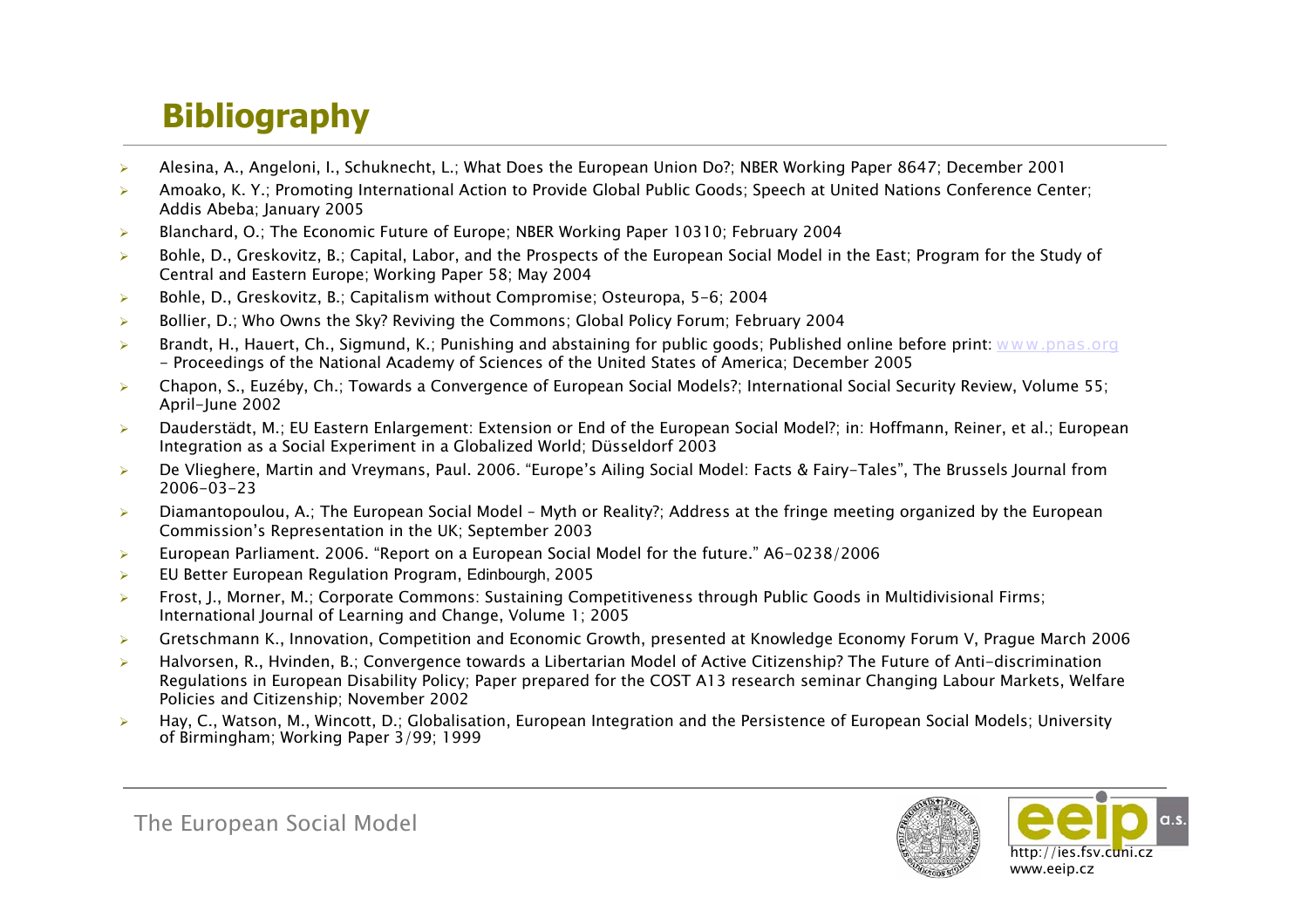# **Bibliography**

- г Hedbávný, Petr, Schneider, Ondřej and Zápal Jan. 2004. "Does the Enlarged European Union Need a Better Fiscal Pact ?" IES Working Paper, Prague
- г Hueter, Ch.; A Conceptual Analysis of Public Goods: The Case of Nationalized Defense; Drizzten; March 2005
- ¾Hvinden, B.; Nordic Disability Policies in a Changing Europe: Is There Still a Distinct Nordic Model?; Social Policy &<br>Administration, Volume 38; April 2004
- ¾Madsen, P. K.; Flexicurity - A New Perspective on Labour Markets and Welfare States in Europe; Speech at Informal Meeting of EU<br>Employment and Social Policy Ministers; Villach; January 2006
- $\blacktriangleright$  Maskus, K. E., Reichman, J. H.; International Public Goods and Transfer of Technology Under a Globalized Intellectual Property Regime; Cambridge; June 2005
- ¾McCrudden, Ch.; The New Concept of Equality; Paper delivered to the Academy of European Law; June 2003
- ¾Mertlík, P.; Social State and Changed World - Why the States Reform Public Finance (Sociální stát a změněný svět aneb proč státy<br>reformují veřejný finance): Presentation for the Czech Economic Society: České Budějovice : M
- $\blacktriangleright$ OECD Economic Outlook; Chapter VII: Enhancing Income Convergence in Central Europe after EU Accession; May 2004
- $\blacktriangleright$  O´Connor J., Policy coordination, social indicators and the social-policy agenda in the European Union, Journal of European Social Policy, Vol. 15, No. 4, 345-361 (2005)
- $\blacktriangleright$ Policy Network. 2006 "The Hampton Court Agenda: A Social Model for Europe", London
- ¾ Porte, C., Deacon, B.; Contracting Companies and Consultants: The EU and the Social Policy of Accession Countries; GASPP Occasional Paper No 9/2002; 2002
- ¾Rasmusen, A. F.; Speech at the UMP Conference on Economic Challenges; Paris; September 2005
- $\blacktriangleright$ Sapir, A.; Globalisation and the Reform of European Social Models; Breugel Policy Brief; November 2005
- $\blacktriangleright$ Scharpf F.W.,The European Social Model : Coping with the Challenges of Diversity, MPIfG WP, July 2002
- $\blacktriangleright$  Singer, M.; Lisbon Agenda, Sound Finance and Central Banks (Lisabonská agenda, zdravé finance a centrální banky); Speech at the European Federalist Conference on Lisabon Agenda; Prague; March 2005
- ¾Bredt, S.; The European Social Contract and the European Public Sphere; European Law Journal, Volume 12; January 2006
- $\blacktriangleright$ Špidla, V.; Speech at the Informal Ministerial Meeting: "Social Dimension of the Lisbon Strategy"; Villach,January 2006
- $\blacktriangleright$  Waddington, J.; Trade Unions and the Defence of the European Social Model; Industrial Relations Journal, Volume 36; November 2005
- ¾Wickham, J.; The End of the European Social Model: Before it Began?; Paper prepared for the Irish Congress of Trade Unions;<br>undated
- ¾UN web page Global Public Goods: The New Economy of Water; Global Policy Forum; July 2004
- ¾Vecernik, J. Escaping from Socialist paternalism: Social Policy Reform in the Czech Republic, Czech Sociological review, 1993.
- ¾Vecernik, J. Structural Tensions in the interface between the labor market and Social Policy in the Czech Republic,WP SOU, 2004

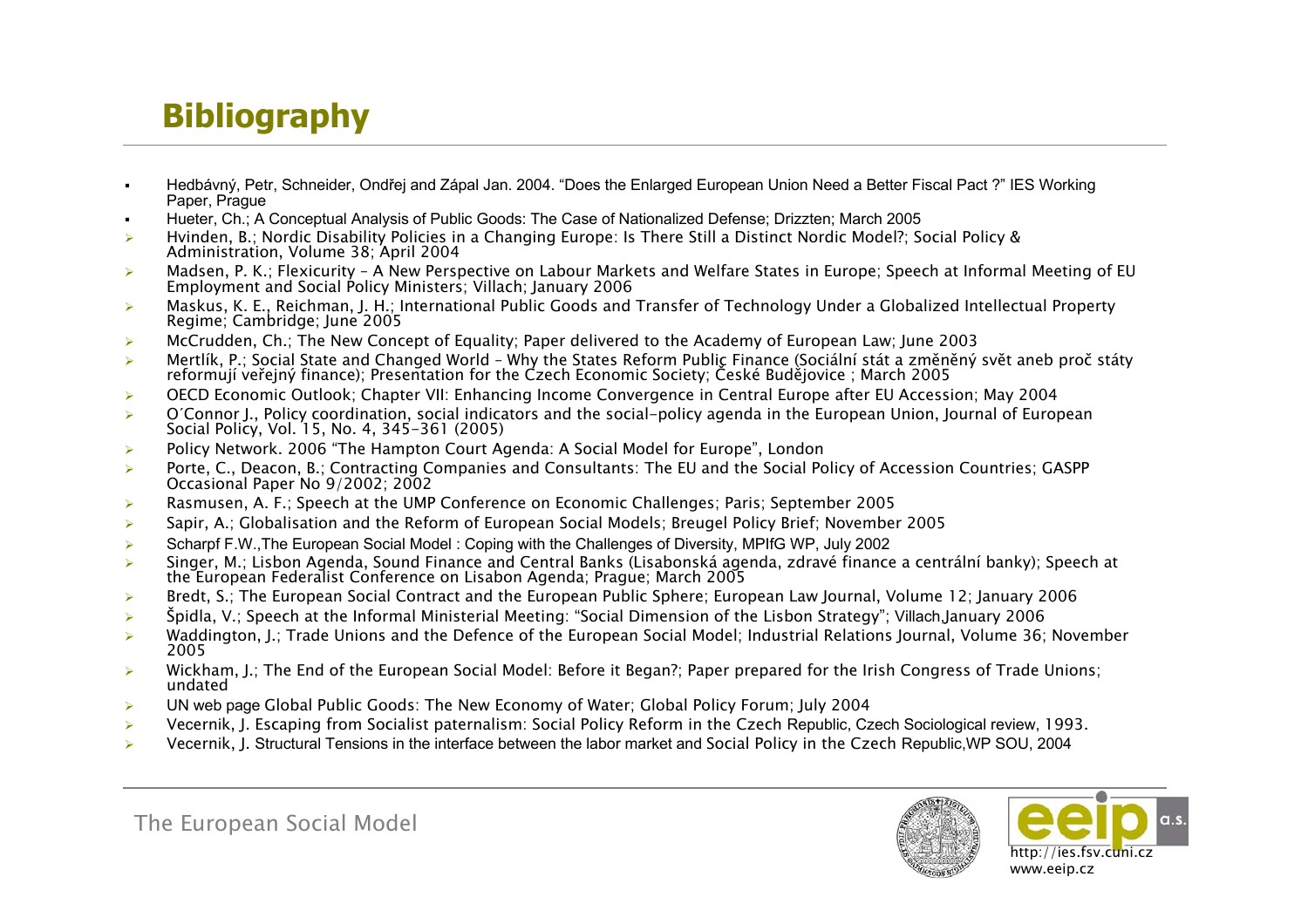## **The European Social Model : History**

O´Connor J., Policy coordination, social indicators and the socialpolicy agenda in the European Union, 2005

¾ This paper traces the development of the European Social Model from the recognition of the right to equal pay for men and women in the Treaty of Rome to agreement of a Social Policy Agenda in 2000 and the adoption of an open method of coordination (OMC) in employment (1997), social inclusion (2000) and pensions (2002). The associated framework of social indicators is considered in terms of the measurement of poverty and social exclusion on a multi-dimensional basis. Reasons for the shift from directives to the OMC are discussed, as are the proposed extension and streamlining of that process and its synchronization with economic and employment policy in 2006. The Europeanization of significant aspects of economic policy and the pervasive differences across EU welfare states in social outcome indicators and capacity for redistribution contribute to the considerable constraints on the open method of coordination in social inclusion. Fulfilling its potential is dependent on national policy legacies, political context and the involvement of a wide range of national actors in National Action Plan formulation and monitoring. While the extent of change associated with the EU social-policy agenda and the OMC, in particular, is still an open question it is concluded that the EU dimension needs to be taken into account in analysing change over time in EU countries and in comparative analysis incorporating EU countries

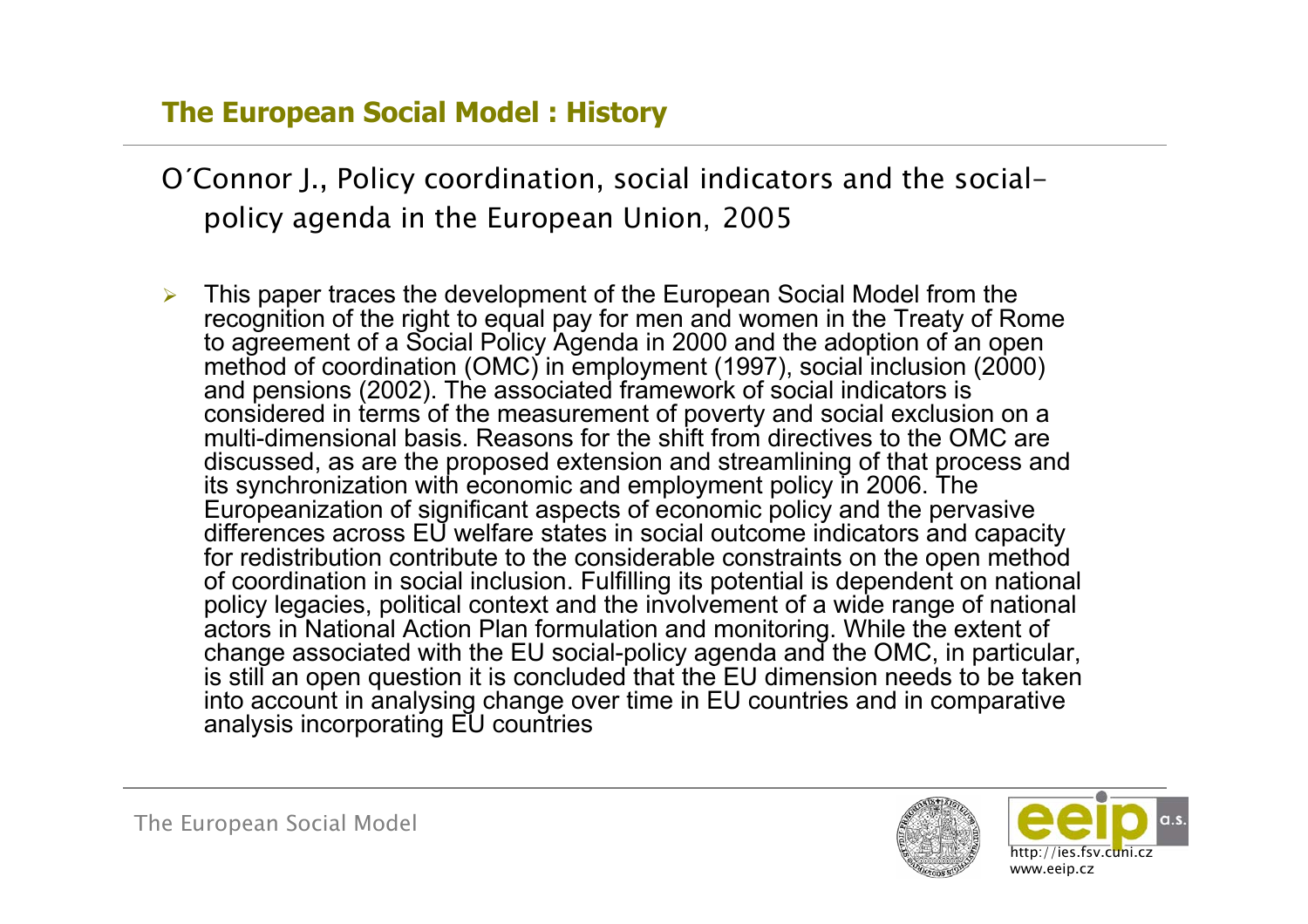Six priority global public goods identified by UN:

- $\blacktriangleright$ Maintenance and enforcement of peace and security
- $\blacktriangleright$ Control of the spread of communicable diseases
- $\blacktriangleright$  Protection, preservation and exploitation of commons (biodevirsity, natural resources)
- ¾Improvement of global financial stability
- $\blacktriangleright$ Open and fair international trading regime
- $\blacktriangleright$  International policy coordination and consensus on issues of private intellectual property and knowledge in the public domain

¾Very very wide...UN promoting International action